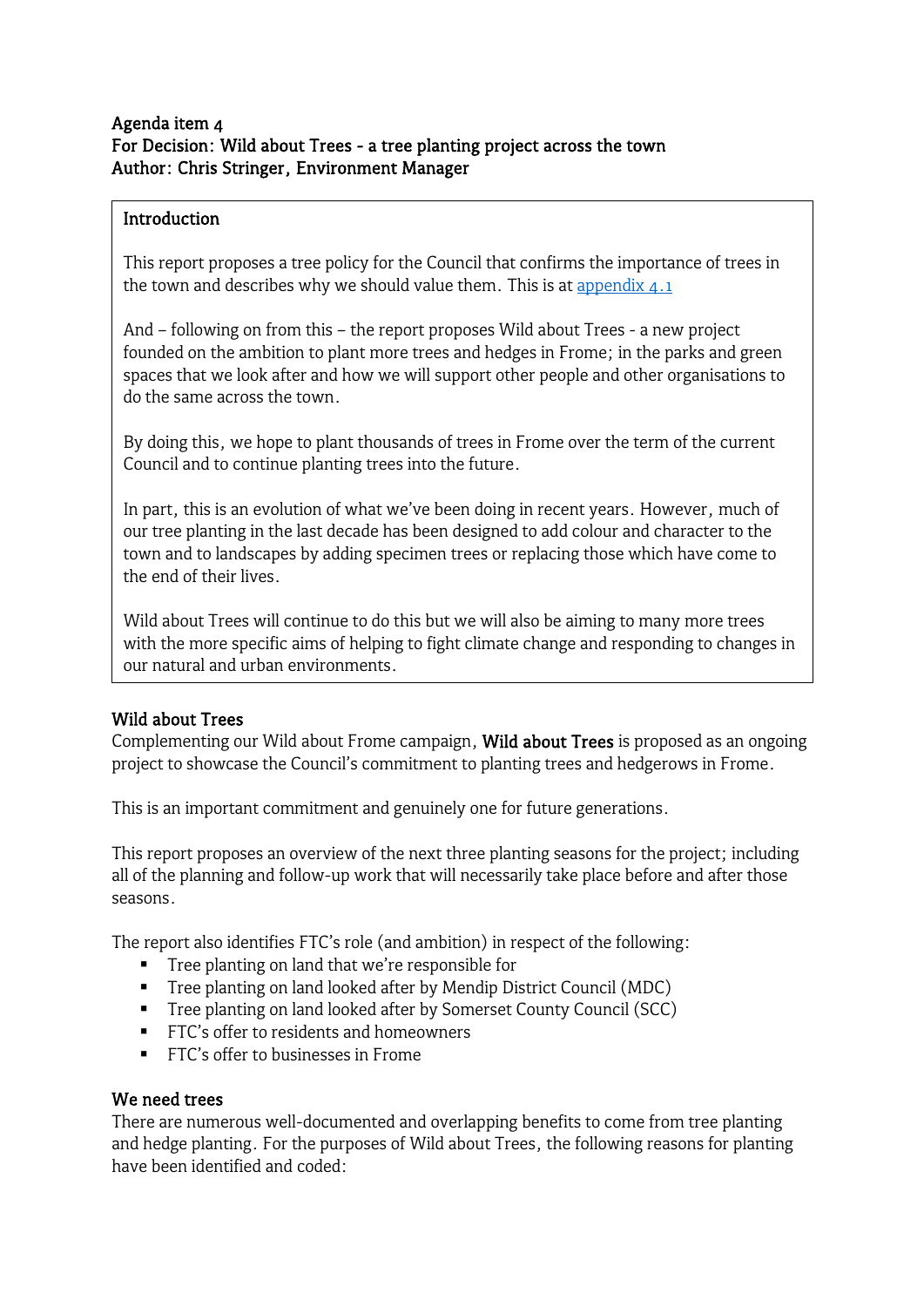| Planting for                                                                    | Code |
|---------------------------------------------------------------------------------|------|
| Increased biodiversity, creating habitats for wildlife                          | B    |
| Greater resilience to climate change                                            |      |
| Landscape benefits, including seasonal interest and visual and sensory impacts  |      |
| Foraging. Trees and hedges that produce fruit and nuts for people and wildlife  |      |
| Productive forestry: trees managed for timber to be used for burning and making |      |
| things                                                                          |      |
| Shade (especially in play areas and public places)                              |      |
| Offsetting carbon (and carbon sequestration)                                    |      |
| Trees as part of our history and culture                                        | H    |
| General wellbeing; and community responsibility and engagement                  | W    |

# Right tree; right place

Throughout the project, choosing the right trees for the right places will be an essential starting point. The reasons for planting in different places and spaces will vary and these reasons will naturally inform decisions about which trees to plant, numbers, locations and future care. The reasons for planting will also influence the size of the trees sourced. Because of this, we will clearly identify the main reasons for planting in the spaces that we look after.

For example, we might be looking to add shade to a play area. This would be reflected by the letter S (as shown in the table above). In adding trees for shade, we'd also expect them to add to the landscape and hope that people like and enjoy them too. So, we'd also have the letters L & W.

These reasons would inform what sort of trees we identify for planting and where they're planted. In this scenario, we'd likely be planting a smaller number of trees and we might be looking at buying in larger (more mature) trees and specific species.

In another example, we might be looking to plant a much larger number of trees to create a woodland area with the main aims to fight climate change. This would then be reflected with many more of the letters. And again, the main reasons for planting would inform our decisions and this time, we'd almost certainly be planting whips (saplings usually about 1m high) at a greater density.

# Project overview

# Season one

Planting: Between September 2019 and March 2020 Financial year: up to 31 March 2020 Costs for buying trees met from this year's trees budget of  $E_{12}$ ,000

- Planting on Mary Baily  $(L, S & W)$ Focused along paths and around the edges of the space, leaving the main grassed area for play and recreation
- Planting on Weylands  $(B, C & O)$ Creating one or two new woodland areas extended from the existing edges of the space at the same retaining grassed areas alongside the main path for play and recreation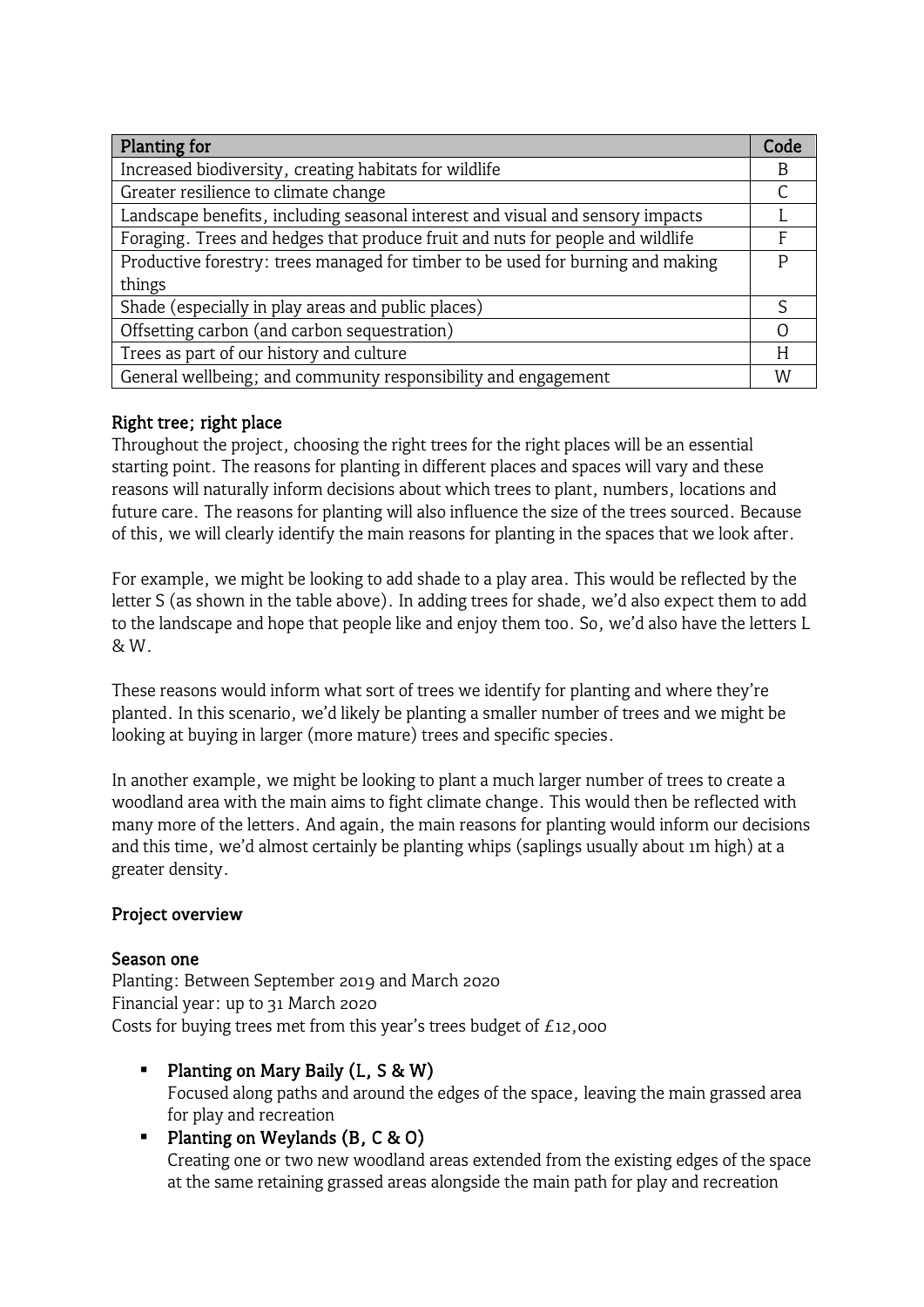Planting at Birchill Lane  $(B, C & O)$ 

Planting a native woodland copse below the allotments site with species suitable for a riverside field

- Design simple tree planting and tree care sheets for people to download and print
- Offer smaller trees to residents, homeowners and businesses
- Talk to businesses to find out if they have land that they would like to see planted
- Talk to the managing committee about possible tree planting at Whatcombe Fields
- **Talk to Mendip District Council about tree planting on their land, including closed** churchyards, but focusing initially on the green spaces and verges off Brunel Way on Stonebridge
- Talk to Somerset County Council about planting street trees. Streets
- Talk to local churches about opportunities for tree planting in Frome's churchyards
- The possibility of tree planting as part of the Schools Travel Challenge
- Developing a scheme whereby businesses (and potentially residents) can make financial contributions or donations to offset their carbon - including quantifiable measures. For instance: £25 buys 10 trees with biodegradable protective cases, supports and mulch, which will offset your carbon to this degree

# Season two

Planting: Between October 2020 and March 2021 Financial year 1 April 2020 to 31 March 2021 Indicative budget for buying trees: £18,000 (an increase of £6,000 on this year's budget)

- Planting at Egford Lane  $(L, F & W)$
- Planting at Tower View  $(L, S & W)$
- **Planting in Rodden Meadow (L, H & W)**
- **Continuing to offer smaller trees to residents, homeowners and businesses**
- Follow-up planting and projects from season one. Hopefully including planting on MDC land, SCC land and elsewhere

#### Season three

Planting: Between October 2021 and March 2022 Financial year: 1 April 2021 to 31 March 2022 Indicative budget for buying tree:  $E_{24,000}$  (an increase of  $E_{6,000}$  on this year's budget)

- Planting at North Parade  $(B, L & W)$
- Planting at the Old Showfield  $(B, L & S)$
- Plating in Victoria Park  $(L, H & W)$
- **Continuing to offer smaller trees to residents, homeowners and businesses**
- Follow-up planting and projects from seasons one and two

Happily, the Woodland Trust has already said that it should be in a position to supply whips for the project although this should be caveated at this stage because of the sheer number of local authorities interested in sourcing plants from the Woodland Trust.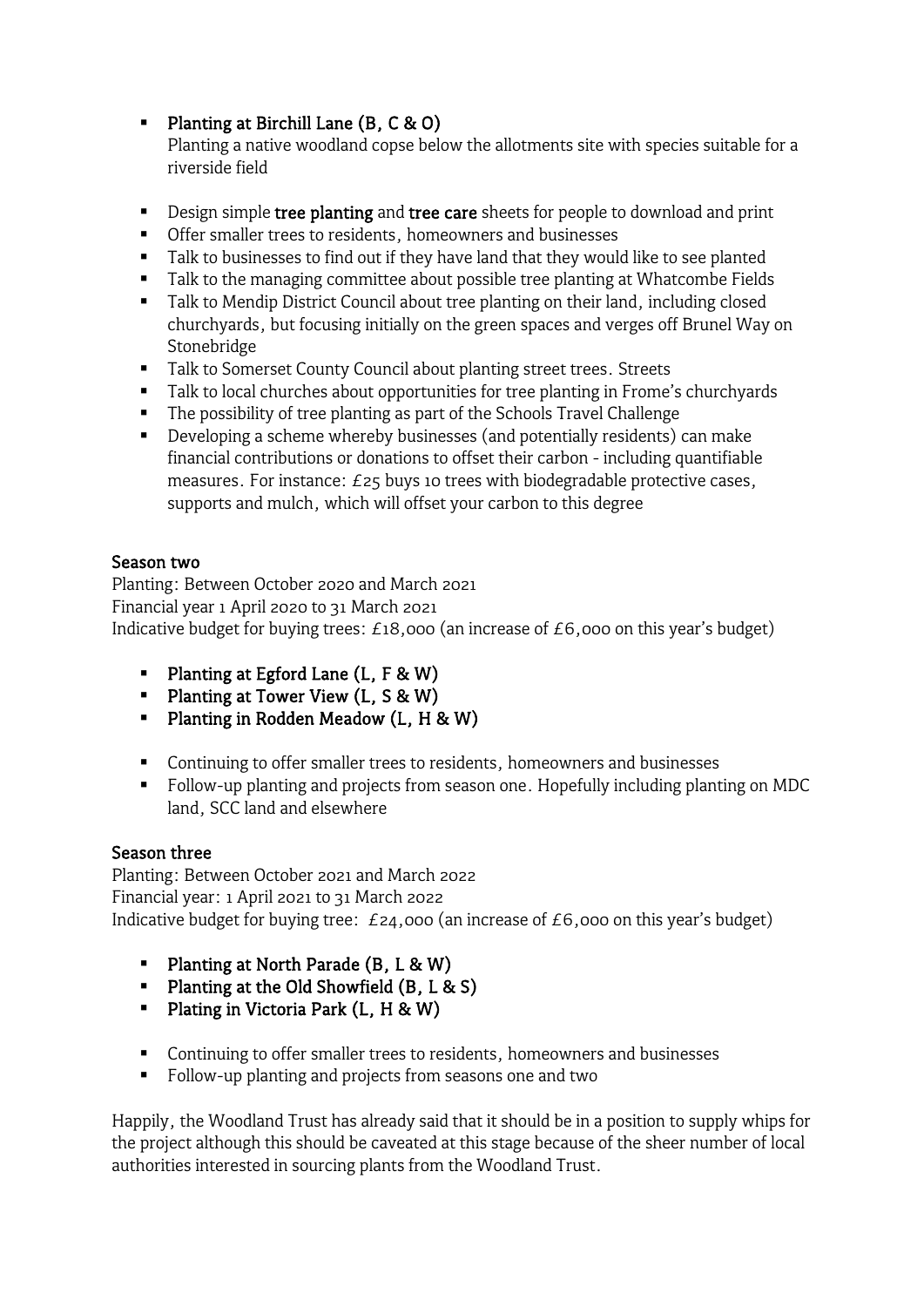More mature trees and specific species of tree will still invariably need to be sourced from dedicated, local nurseries.

Please also note that our annual tree budgets listed above includes tree works when these aren't completed by our Rangers and things like tree surveys. And naturally, planting more trees will also likely result in more tree works and more tree surveys.

#### Costs & Practicalities

Naturally, it's not as simple as buying and planting 100s or 1,000s of trees and then leaving them. There will be additional direct costs associated with this project.

These include:

- Additional time allocation primarily from the Marketing & Communications team but also from the Finance and HR, Community and Resilience teams
- **Soil tests**
- **Transport and travel**
- **Tools**
- Expert time and consultants' fees (potentially arborists and landscape architects)
- Service (utility) checks
- **Time on site checking for utilities and cabling**
- **Engaging with communities and their representatives to develop volunteer planting** and tree care events (including food & drinks)
- Design time (and printing costs) for a **plant your tree** guide and kit And the same for a care for your tree guide and kit

Most significantly, for the project to be as successful an allocation of new staff time is proposed from the new financial year starting in April 2020: a new part-time Wild about Trees Project Officer.

# A new Project Officer

This person:

- Would manage the project, co-ordinate actions, liaise with the community and work with other parts of FTC
- Would enable regular catch-ups with residents and businesses planting trees and be able to talk to people and groups interested in planting trees
- Would lead on agreeing and formalising any permissions needed for planting on land looked after by other people and organisations (potentially including MDC and SCC)
- Would be the point of contact for distributing free trees to residents and businesses
- Would naturally take pressure off the existing Ranger team and would support tasks that would still need to be delivered by the Marketing and Comms team, for example.

# A new FTC vehicle

An additional electric vehicle or adapted load carrying electric tricycle will be essential as the project takes shape (circa  $E10k$ ). It should be noted that a new vehicle/tricycle would be shared across the organisation, rather than just being for this person.